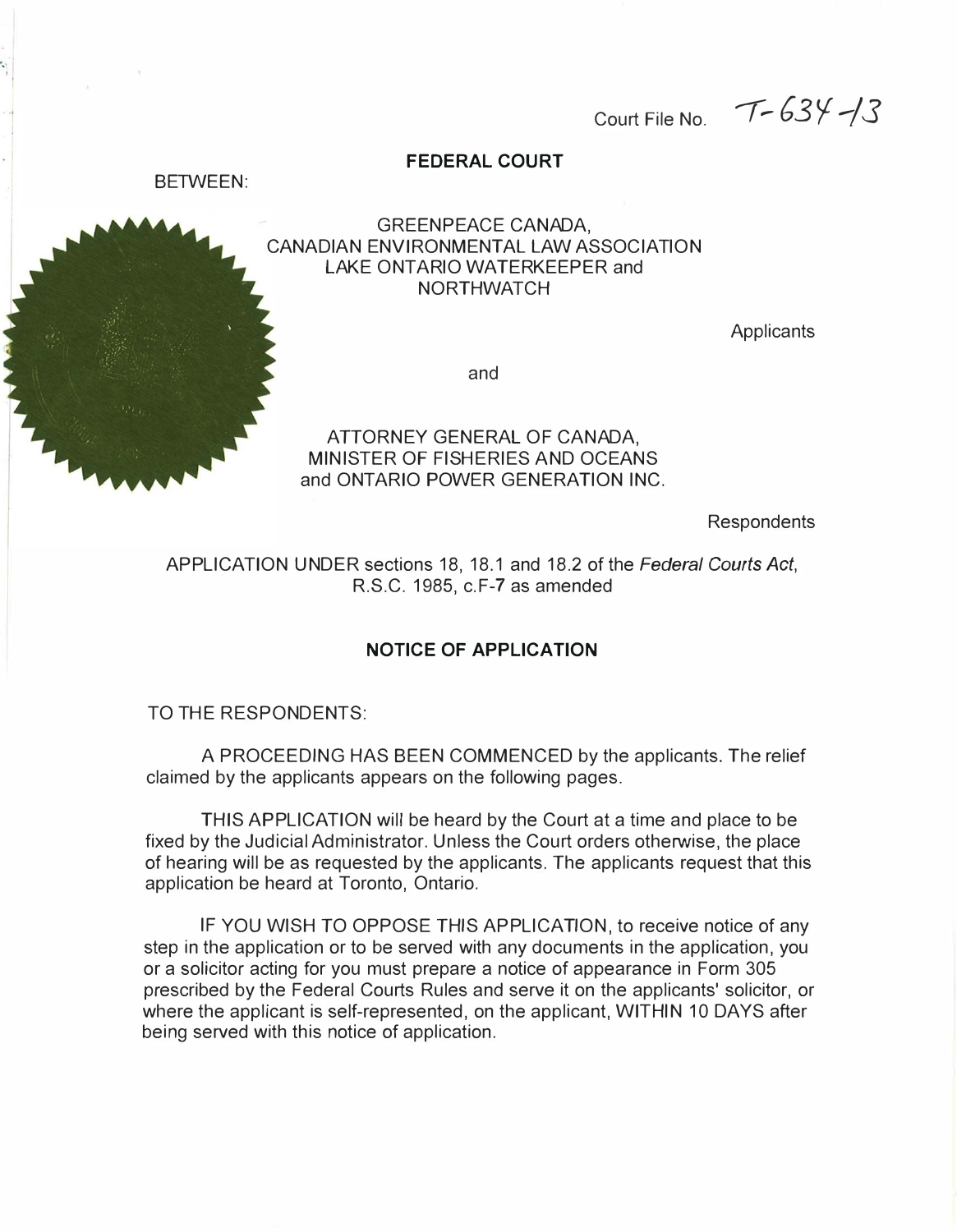Copies of the Federal Courts Rules information concerning the local offices of the Court and other necessary information may be obtained on request to the Administrator of this Court at Ottawa (telephone 613-992-423S) or at any local office.

#### IF YOU FAIL TO OPPOSE THIS APPLICATION, JUDGMENT MAY BE GIVEN IN YOUR ABSENCE AND WITHOUT FURTHER NOTICE TO YOU.

MAGGIE LAU April 12, 2013 **Issued by:** REGISTRY OFFICER AGENT DU GREFFE

Address of local office:

180 Queen Street West, Suite 200 Toronto, ON M5V 3L6

TO:

ATTORNEY GENERAL OF CANADA 284 Wellington Street East Memorial Building, 4<sup>th</sup> Floor Ottawa, ON K1A OHS Tel: 6 13-992-4621

MINISTER OF FISHERIES AND OCEANS 1570 - 200 Kent Street Ottawa, ON K1A 0H8 Tel: 613-996-30S5

ONTARIO POWER GENERATION INC. 700 University Avenue Toronto, ON M5G 1X6 Tel: 416-592-2555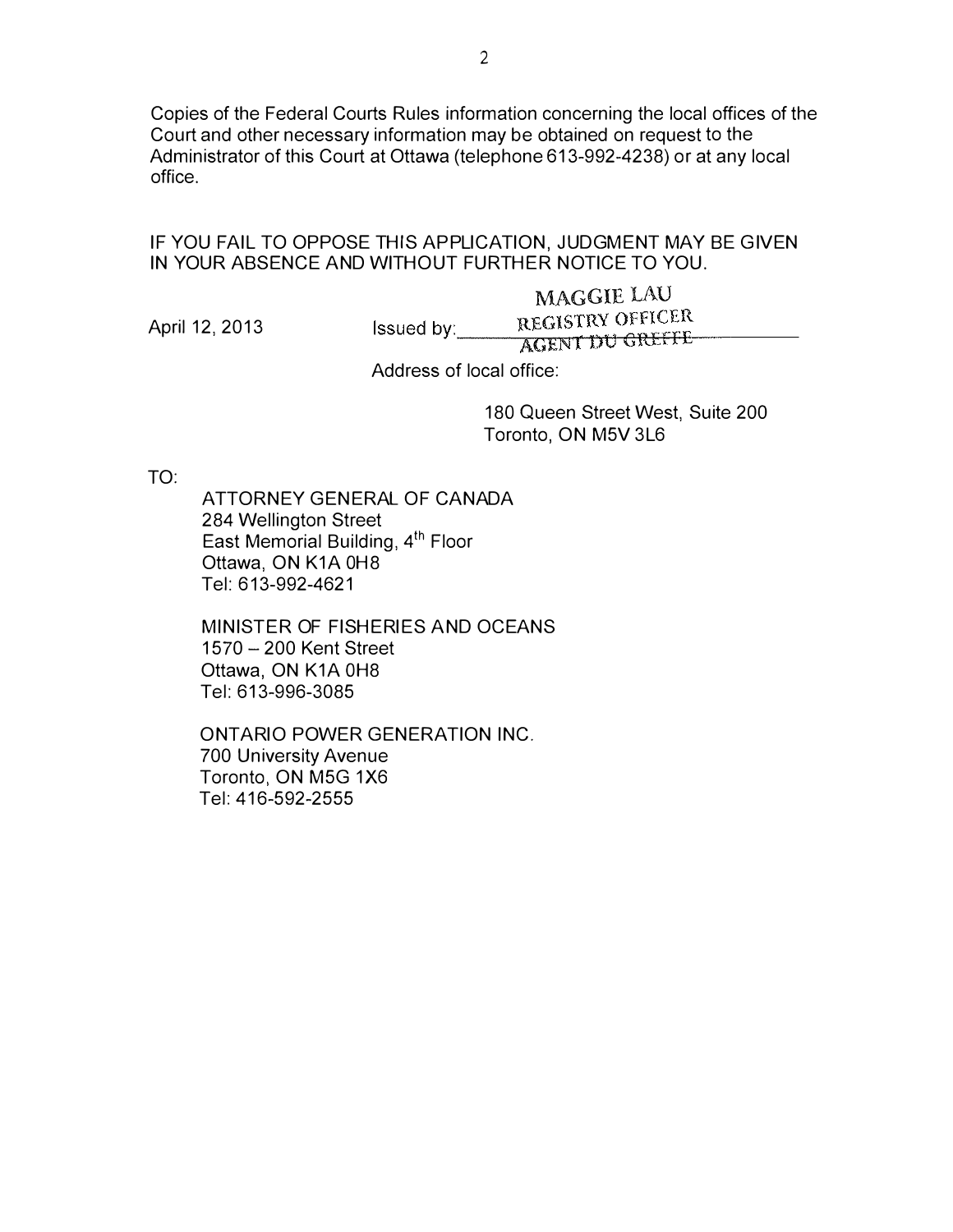## APPLICATION

This is an application for judicial review of the decision dated March 13, 2013 by the Canadian Nuclear Safety Commission ("CNSC") under section 20 of the Canadian Environmental Assessment Act, S.C. 1992, c.37 ("CEAA") in relation to the screening-level environmental assessment ("EA") conducted by the CNSC of the refurbishment and continued operation of the Darlington Nuclear Generating Station ("NGS") as proposed by Ontario Power Generation Inc. ("OPG").

The applicants make application for:

- 1. An order declaring that:
	- (a) the CNSC's decision regarding the Darlington NGS Refurbishment and Continued Operation EA is invalid and unlawful due to noncompliance with the applicable requirements of the CEAA;
	- (b) the CNSC has no jurisdiction to amend or re-issue any licences under the Nuclear Safety and Control Act, S.C. 1997, c.9 ("NSCA) to permit the proposed refurbishment and continued operation of the Darlington NGS until such time as the CEAA has been fully complied with by the CNSC;
	- (c) in the alternative, the decision of the CNSC in relation to the Refurbishment and Continued Operation EA was unreasonable.
- 2. An order quashing or setting aside the CNSC's decision under the CEAA in relation to the Darlington NGS Refurbishment and Continued Operation EA.
- 3. An order remitting the Darlington NGS Refurbishment and Continued Operation EA back to the CNSC for further consideration and determination in accordance with the CEAA and any directions as this Honourable Court considers appropriate.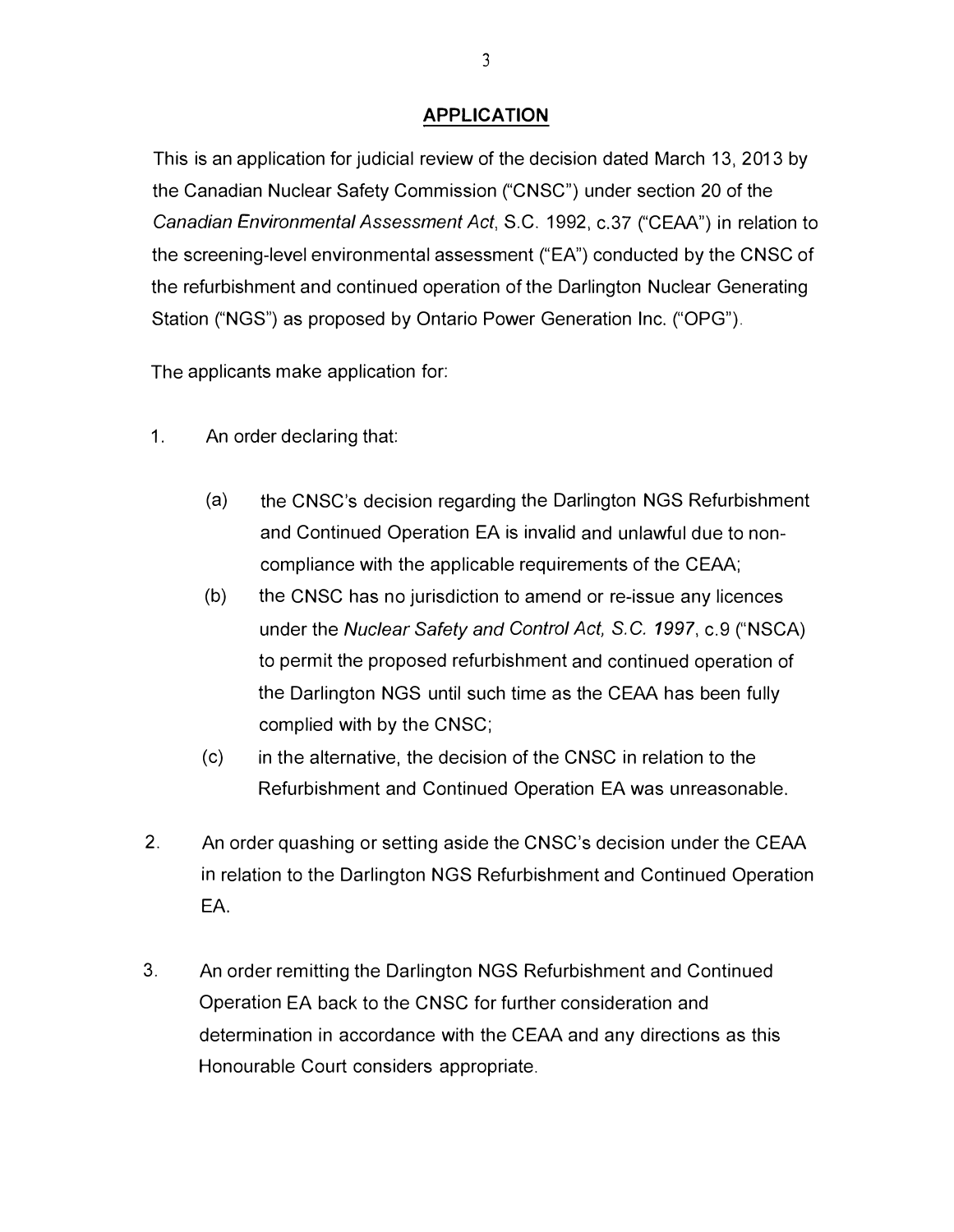- 4. An interlocutory and permanent order prohibiting the CNSC and the Minister of Fisheries and Oceans, or any of their agents, servants or designates, from licensing, permitting or otherwise authorizing any activities related to the proposed refurbishment and continued operation of the Darlington NGS until such time as the CEAA has been fully complied with by these Responsible Authorities.
- 5. An order requiring the respondents to pay the applicants their costs of this application if requested, or, in the alternative, an order that all parties shall bear their own costs.
- 6. Such further or other relief, including interim relief, as this Honourable Court may deem just.

The grounds for the application are:

 $\mathbf{i}$ 

- 1. OPG proposes to undertake activities to refurbish four nuclear reactors, and activities related to the continued operation of the refurbished reactors, at the Darlington NGS, which is located on the Lake Ontario shoreline in the Municipality of Clarington, Ontario.
- 2. The intended purpose of OPG's refurbishment and continued operation project is to allow the Darlington NGS reactors to continue to generate electricity until approximately 2055. OPG proposes that the reactors will then be shut down and decommissioned in 2085; however, the radioactive wastes resulting from the overall project will continue to exist, and have to be safely managed, for thousands of years.
- 3. OPG's proposed refurbishment and continued operation activities at the Darlington NGS have the potential to cause environmental effects. In particular, OPG's project includes the following physical works, undertakings and facilities: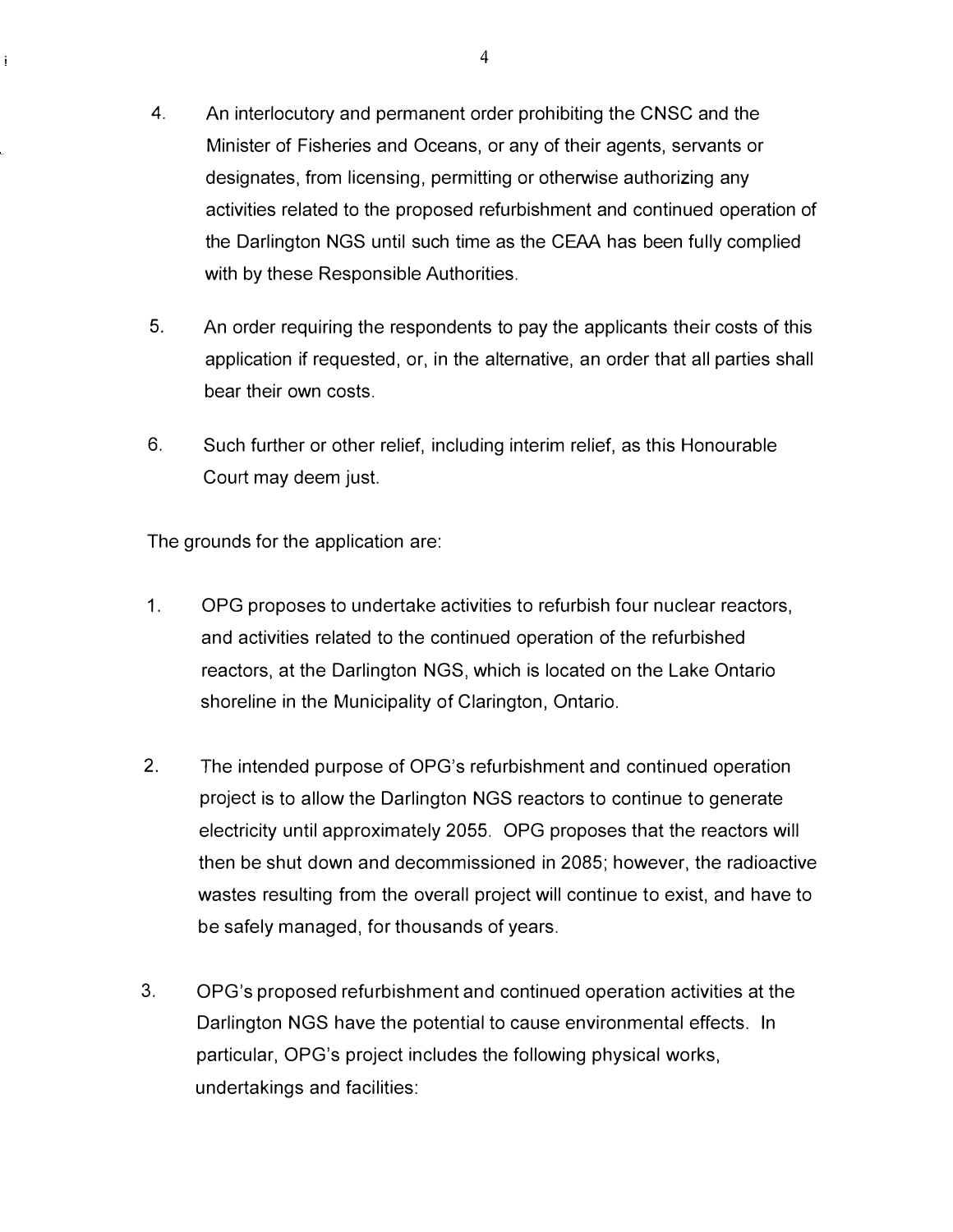- (a) site preparation and construction of various buildings and structures;
- (b) shutting down, defueling and dewatering the four CANDU nuclear reactors;
- (c) inspection, servicing and replacement of the major reactor components, including nuclear fuel channel assemblies and feeder pipes;
- (d) interim on-site storage of low- and intermediate-level radioactive refurbishment waste, or off-site transportation of such waste to a licensed facility;
- (e) refilling each reactor system with heavy water;
- (f) refueling and restarting the refurbished reactors;
- (g) continued operation of the refurbished reactors and ancillary support systems;
- (h) management of ongoing operational waste and low- and intermediate-level radioactive waste;
- (i) construction of additional on-site storage capacity for high-level radioactive waste (i.e. used nuclear fuel);
- $\phi$  ongoing repair and maintenance, including possible replacement of steam generators; and
- (k) operational activities required to achieve a safe state of closure prior to decommissioning.
- 4. In order to proceed with the proposed refurbishment and continued operation of the Darlington NGS, OPG requires various statutory approvals under federal law, including an amendment to OPG's current Power Reactor Operating Licence ("operating licence") issued by the CNSC under subsection 24(2) of the NSCA. OPG's proposal also requires an authorization under section 32 of the Fisheries Act, R.S.C. 1985, c. F-14 from the Minister of Fisheries and Oceans for the destruction of fish by means other than fishing. Accordingly, both the CNSC and the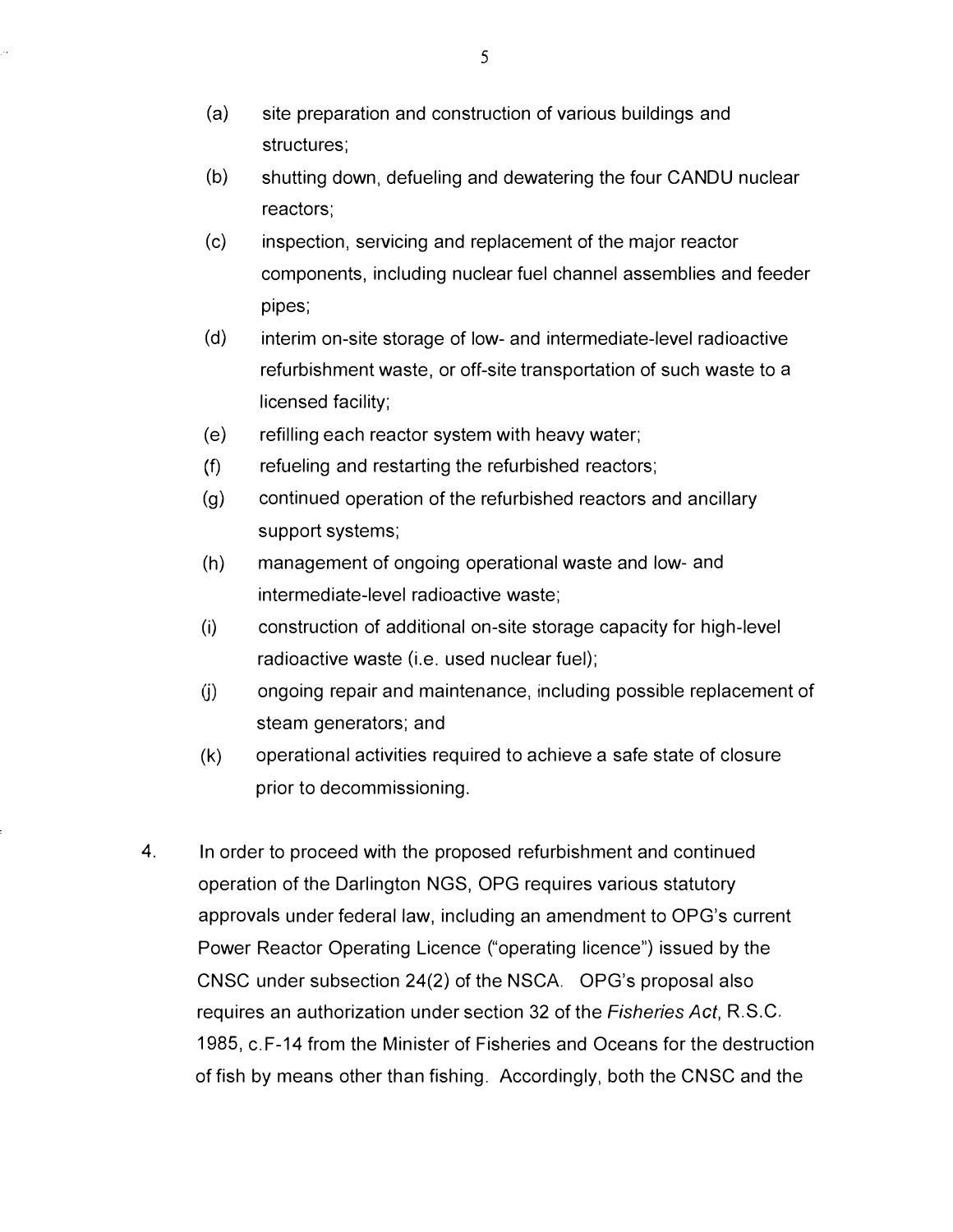Minister of Fisheries and Oceans are "Responsible Authorities" as defined by the CEAA, and both are legally required to ensure that an EA of the OPG proposal is conducted in compliance with the CEAA.

- 5. Operating licences under subsection 24(2) of the NSCA and authorizations under section 32 of the Fisheries Act are prescribed by the Law List Regulations (SOR/94-636) under the CEAA. Thus, the CNSC and the Minister of Fisheries and Oceans are prohibited by subsection 5(1 )(d) of the CEAA from permitting the proposed refurbishment and continued operation of the Darlington NGS until an EA has been completed in accordance with the CEAA and unless a "course of action" decision is lawfully taken by the Responsible Authorities under section 20 of the CEAA.
- 6. For CEAA purposes, the CNSC served as the Federal EA Coordinator and took the lead role in conducting the Darlington NGS Refurbishment and Continued Operation EA.
- 7. Because no provincial EA has been (or will be) conducted in relation to OPG's proposal, the federal EA at issue in this application is the only EA that will be required for the multi-billion dollar refurbishment and continued operation project over the next 70 years (i.e. to 2085).
- 8. After OPG filed its project description in April 2011, the CNSC commenced a screening-level EA of OPG's proposal in June 2011. pursuant to section 18 of the CEAA.
- 9. In July 2011, the CNSC issued a public notice inviting comments on the draft EA Scoping Information Document for the Darlington NGS Refurbishment and Continued Operation EA. The applicants submitted detailed written comments that raised various legal, technical, and EA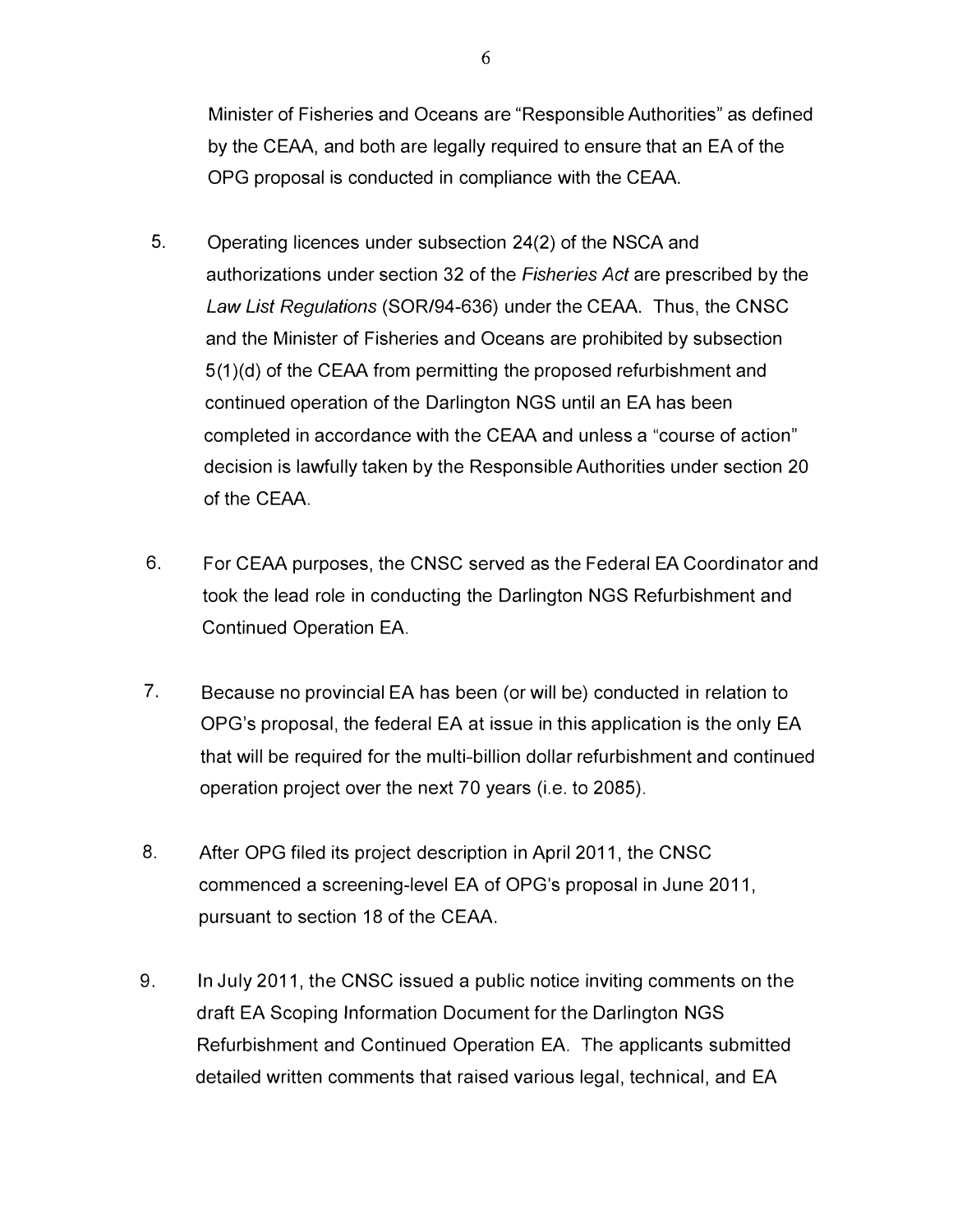planning concerns about the conduct and content of the proposed screening process for OPG's project.

- 10. In October 2011, a panel of the CNSC was established to review and issue an EA Scoping Information Document regarding the scope of the project and the scope of the factors to be assessed in the Darlington NGS Refurbishment and Continued Operation EA. During these non-public proceedings, the CNSC panel received written submissions from OPG and CNSC staff, but no transcript was prepared and no members of the public (including the applicants) were permitted to make submissions directly to this CNSC panel.
- 11. In issuing the EA scoping documentation, the CNSC panel declined to refer the matter to a review panel or mediator under the CEAA, and the CNSC panel delegated the preparation of technical support studies to the proponent, OPG, pursuant to section 17 of the CEAA. In addition, the CNSC panel determined that the scope of the project to be assessed in the EA would include all components of the project as proposed by OPG, including waste management activities related to the project.
- 12. The CNSC panel further affirmed that the scope of the EA would include not only the considerations in subsections 16(1)(a) to (d) of the CEAA, but would also address the project's purpose and preliminary design and implementation plan for a follow-up program for the project. However, the CNSC panel declined to exercise its discretion to assess the "need" for the project, or the "alternatives to" the project pursuant to subsection  $16(1)(e)$ of the CEAA.
- 13. In December 2011, OPG submitted an Environmental Impact Study ("EIS") and technical supporting documents, which the CNSC made available for public review and comment. The applicants filed detailed

7

ž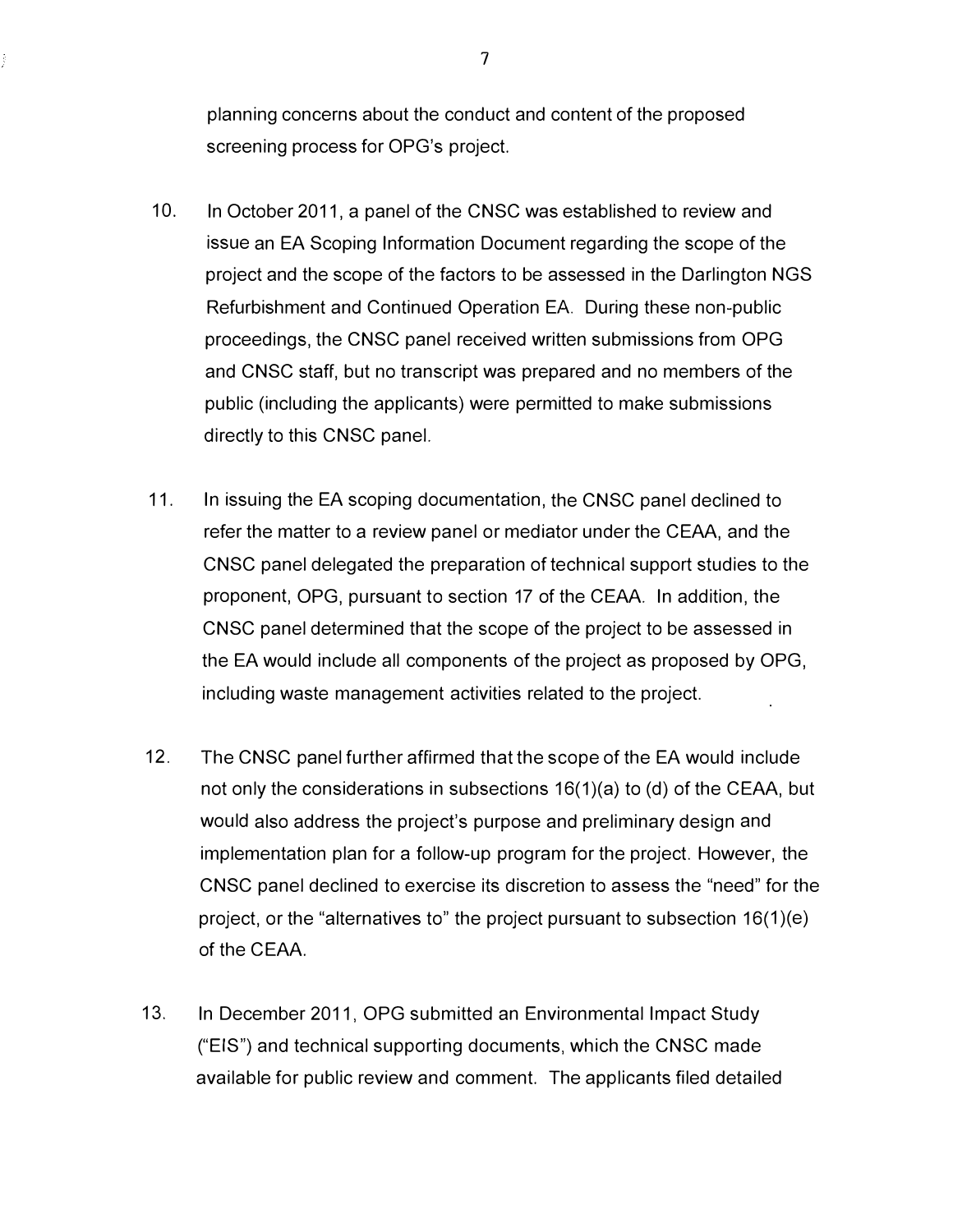written comments that reiterated their earlier concerns about the OPG proposal, its adverse environmental effects, the inadequacy of the EIS, and the unsatisfactory nature of the screening process to date.

- 14. While the various stages of the screening process were underway, the Parliament of Canada repealed CEAA and replaced it with new federal EA legislation (S.C. 2012, c. 19) that came into force in July 2012. However, the federal Minister of the Environment issued a statutory order under the new legislation that the Darlington NGS Refurbishment and Continued Operation EA would continue as a screening-level EA under the applicable provisions of the former CEAA.
- 15. In July 2012, the CNSC invited public comments on the draft EA Screening Report that had been prepared by CNSC staff on the basis of OPG's EIS and technical supporting documents. The applicants submitted detailed written submissions on this draft EA Screening Report and raised various procedural and substantive concerns, particularly in relation to data, information, and details that were missing, in whole or in part, from the draft report.
- 16. Subsequent to the public comment period, CNSC staff finalized the EA Screening Report, which was submitted to the CNSC for consideration under the CEAA.
- 17. In December 2012, the CNSC concurrently held public hearings on the Darlington NGS Refurbishment and Continued Operation EA and on two related OPG applications (i.e. licence renewals for the Darlington NGS and on-site waste management facilities). At the four-day public hearing, the CNSC received written and oral submissions from OPG, CNSC staff, and approximately 690 individuals, residents' groups, non-governmental organizations, industry associations, municipalities, First Nations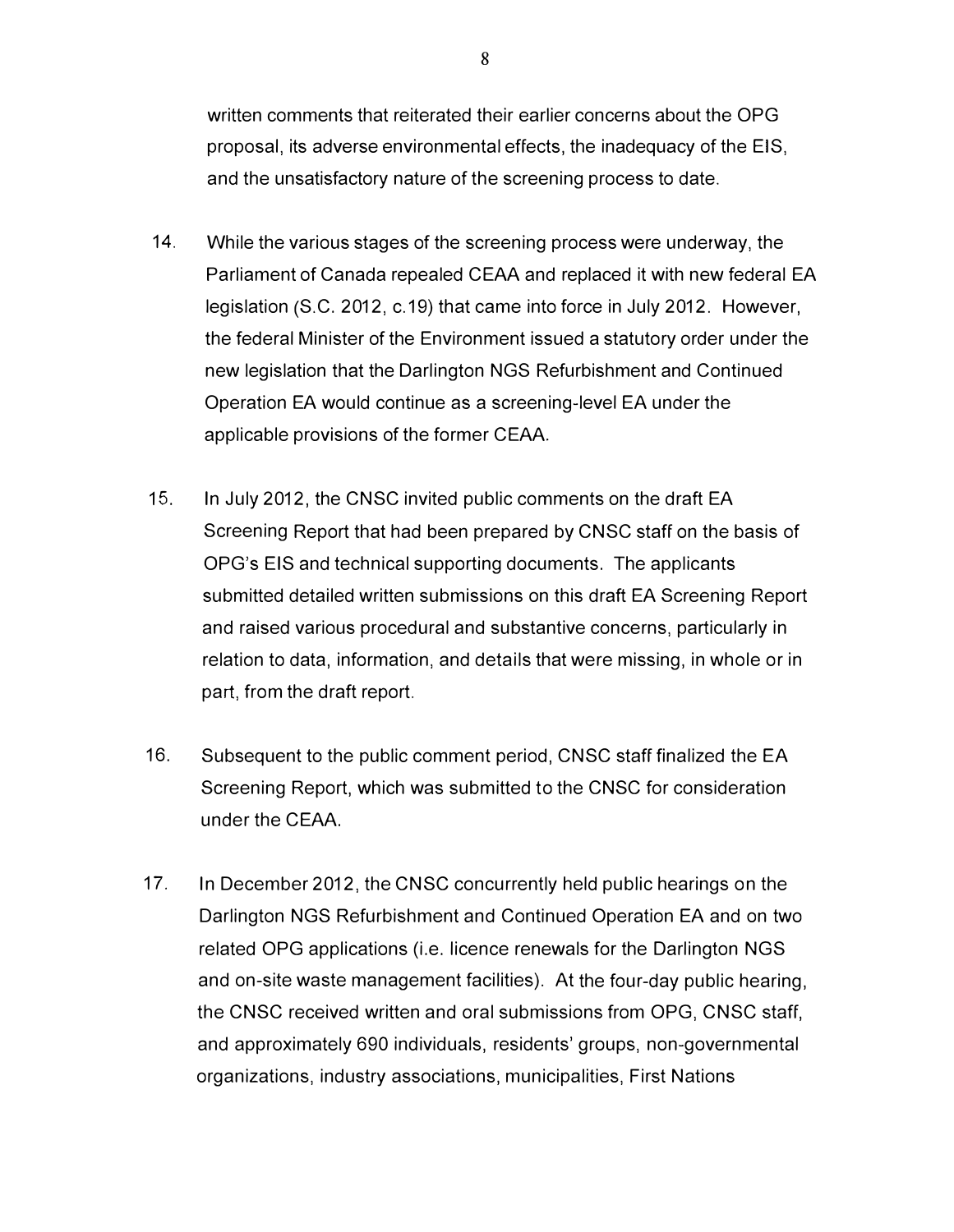representatives, and governmental departments and ministries at the federal and provincial level.

- 19. At the CNCS public hearings, testimony was not presented under oath and cross-examination on oral or written evidence (including opinion evidence and expert qualifications) was not permitted.
- 20. The applicants participated as interveners during the CNSC's public hearings. Like other interveners, the applicants' presentations were restricted by the CNSC to 10 minutes in total on all three matters being considered at the public hearings (i.e. the Darlington NGS Refurbishment and Continued Operation EA and the two related OPG licensing applications).
- 21. On March 13, 2013, the CNSC made its decision under section 20 of the CEAA in relation to the Darlington NGS Refurbishment and Continued Operation EA. Among other things, the CNSC's decision concluded that:
	- (a) the screening-level EA is "complete" and meets "all of the applicable requirements" under the CEAA;
	- (b) after taking into account the appropriate mitigation measures identified in the EA, OPG's proposed refurbishment and continued operation of the Darlington NGS "is not likely to cause significant adverse environmental effects";
	- (c) the CNSC would not request the federal Environment Minister to refer OPG's project to a review panel or mediator under the CEAA; and
	- (d) pursuant to subsection  $20(1)(a)$  of the CEAA, the CNSC will consider an amendment of OPG's operating licence under the NSCA which, if approved, would allow OPG's project to proceed. The CNSC anticipates that such amendments will be considered in 2014.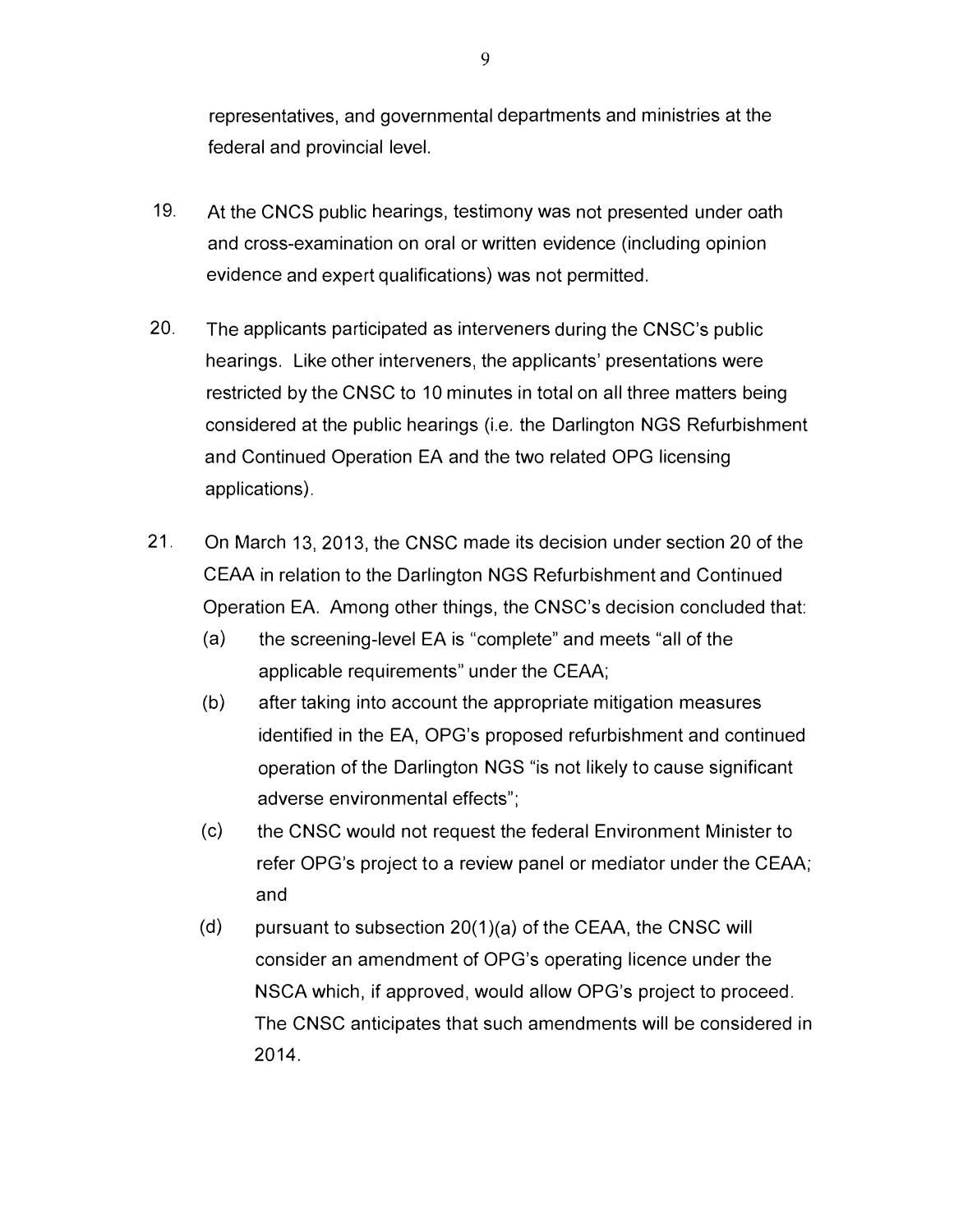- 22. As a matter of statutory interpretation, the CNSC's decision incorrectly or unreasonably construed the legal requirements imposed by the CEAA in relation to the Darlington NGS Refurbishment and Continued Operation EA.
- 23. The statutory condition precedent for the issuance of an amendment to OPG's operating licence, and for the issuance of a section 32 authorization under the Fisheries Act, is the completion of an EA in full compliance with all applicable requirements of the CEAA. This condition precedent has not been satisfied to date because contrary to the CEAA, the Darlington NGS Refurbishment and Continued Operation EA:
	- (a) failed to assess, or incorrectly or unreasonably assessed, the mandatory considerations listed in subsections 16(1)(a) to (d) of the CEAA, particularly in relation to the direct and cumulative environmental effects of OPG's project;
	- (b) failed to conduct, or incorrectly or unreasonably conducted, an EA in respect of every construction, operation, modification, decommissioning, abandonment or other undertakings in relation to OPG's project, contrary to subsection 15(3) of the CEAA;
	- (c) failed to assess, or incorrectly or unreasonably assessed, the "environmental effects of accidents or malfunctions that may occur in connection with the project", contrary to subsection 16(1 )(a) of the CEAA, even though CNSC staff confirmed at the public hearings that such an analysis was feasible;
	- (d) incorrectly or unreasonably constrained its assessment of the foregoing factors by unlawfully adopting the so-called "bounding approach" (i.e. excluding low-probability, high-consequence nuclear accidents or malfunctions) when reviewing OPG's proposal, its environmental effects, and the efficacy of proposed mitigation measures, such as emergency planning and public evacuation;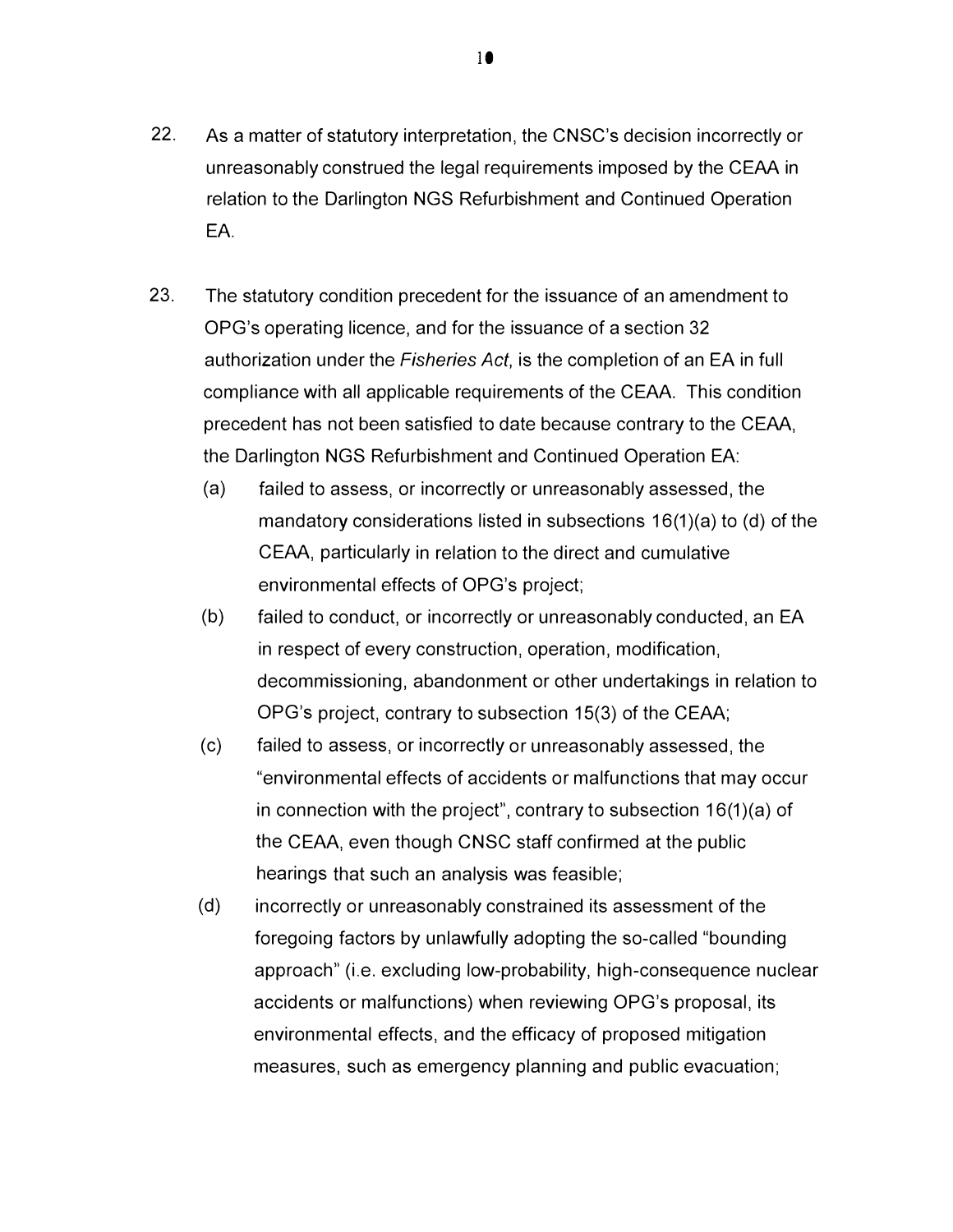- ( e) failed to assess, or incorrectly or unreasonably assessed, the project's effects upon Lake Ontario fish species, or the significance of such effects, by, *inter alia*, purporting to consider potential impacts on the basis of lake-wide populations and excluding consideration of technically and economically feasible mitigation measures (i.e. closed-cycle cooling) to prevent, reduce or control such effects, contrary to subsections 16(1)(a), (b) and (d) of the CEAA; and
- $(f)$  failed to meet the purposes and duties imposed by subsections  $4(1)$ and 4(2) of the CEAA to protect the environment and human health, to apply the precautionary principle, and to take actions to promote sustainable development.
- 24. In failing to rectify these fundamental deficiencies in the Darlington NGS Refurbishment and Continued Operation EA, the CNSC's interpretation of the screening provisions in the CEAA is neither reasonable nor correct, and its reasons for decision are not justified, transparent or intelligible in law or on the facts.
- 25. The above-noted EA deficiencies (particularly the missing information about the human health and environmental effects of a severe accident or malfunction) deprived the CNSC of any statutory ability under the CEAA to make credible, rational, and evidence-based determinations on: whether the OPG proposal is likely to cause significant adverse environmental effects; whether the OPG proposal should be referred to a review panel or mediator under CEAA; or whether to CNSC should proceed to consider amending OPG's operating licence to allow the refurbishment and continued operation of the Darlington NGS.
- 26. The CNSC decision purports to address the significant evidentiary gaps in the EA (and the applicants' concerns about such omissions) by noting that

 $\frac{1}{2}$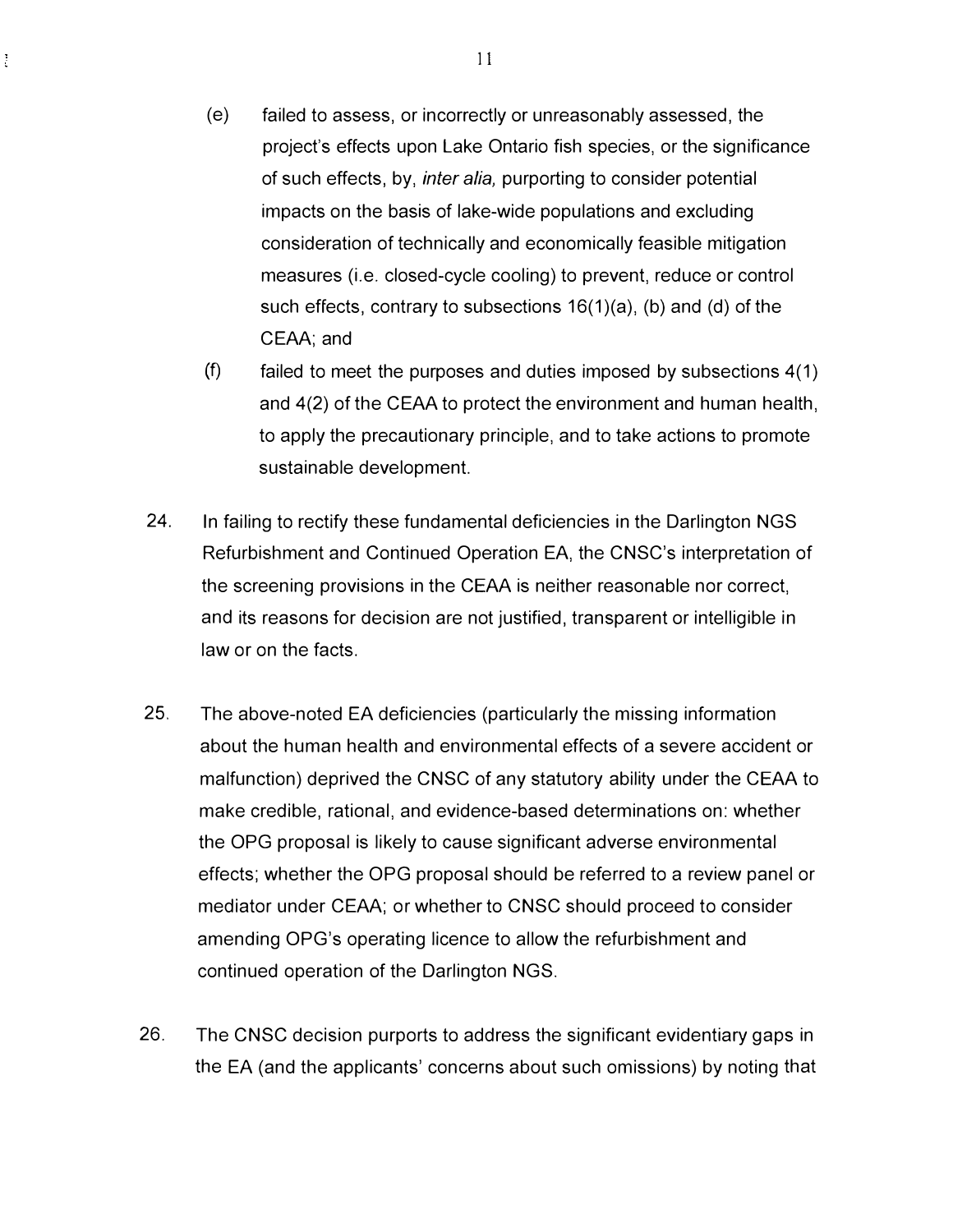some of the missing information (i.e. thermal effects on aquatic biota, public health effects of a severe reactor accident, etc.) will be subsequently gathered and considered by OPG and CNSC staff in future regulatory proceedings.

- 27. As a matter of law, the above-noted matters are important considerations that were required under subsection  $16(1)$  of the CEAA, and should have been fully set out, at an appropriate level of detail for public and agency review, within the record for the Darlington NGS Refurbishment and Continued Operation EA. In the absence of such critical information, the screening EA cannot be considered "complete" or "compliant" with CEAA requirements, as erroneously claimed in the CNSC decision.
- 28. The applicants are non-profit public interest organizations with a lengthy history of involvement and demonstrated interest in nuclear issues and environmental protection.
- 29. The applicants have public interest standing to bring this application because: it raises serious issues; the applicants have a genuine interest in this matter; and this is a reasonable manner in which the issues may be brought to this Honourable Court.
- 30. Sections 18, 18.1 and 18.2 of the Federal Courts Act; the Federal Court Rules; the NSCA; the General Nuclear Safety and Control Regulations, SOR/2000-202; the Class I Nuclear Facilities Regulations, SOR/2000-204; the CNSC Regulatory Document RD-346; the CEAA; the Law List Regulations, SOR/94-636; and section 32 of the Fisheries Act.
- 3 1. Such further or other grounds as counsel may advise and this Honourable Court may consider appropriate.

 $\frac{3}{2}$